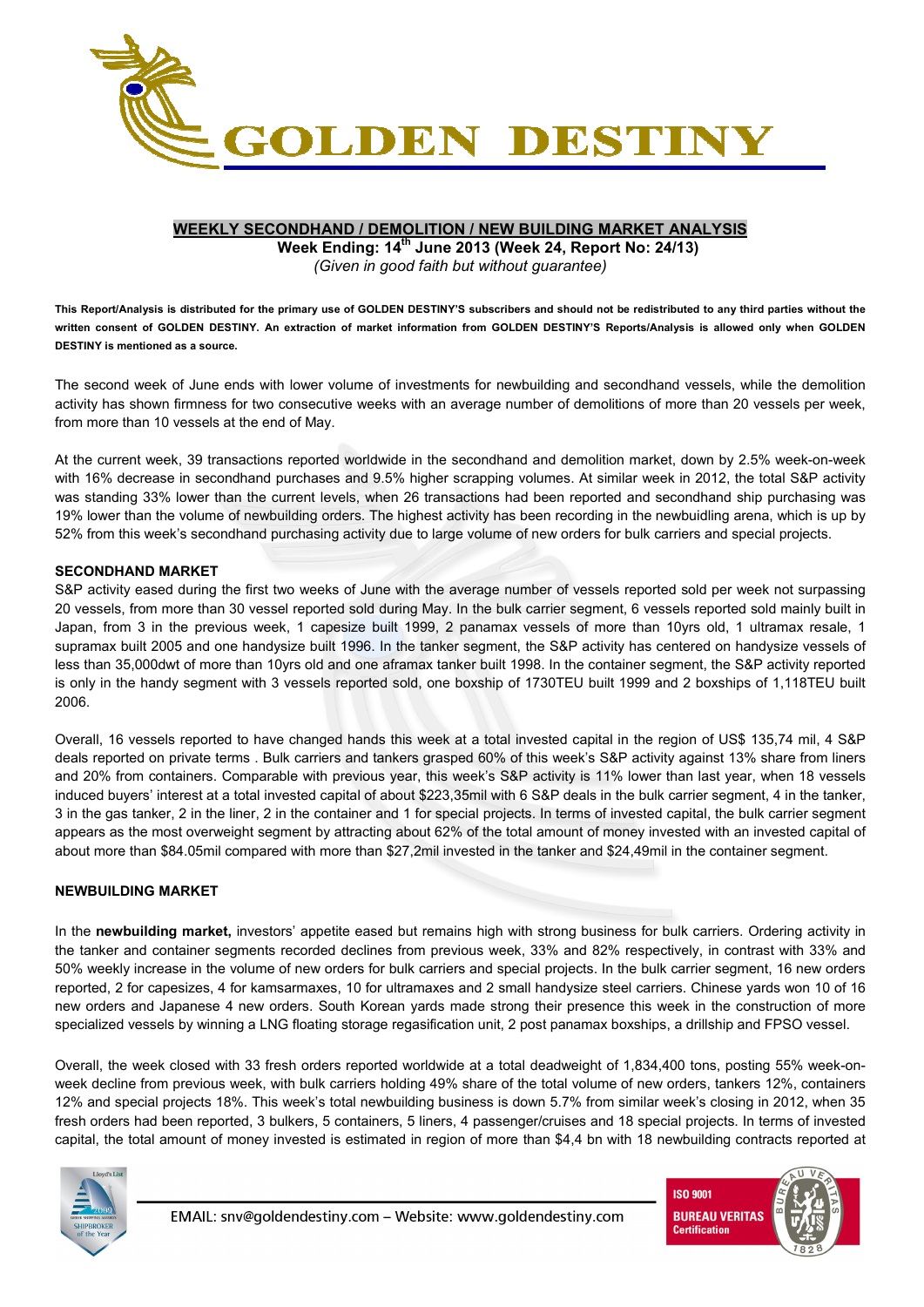an undisclosed contract price. A hefty amount of money is invested in the offshore segment with an invested capital of more than \$3,55bn for 6 new orders due to the construction of a high valued FPSO for about \$3bn. Gas tankers follow with an invested capital of about \$335mil for 2 new orders with the construction of a LNG floating storage regasification unit for about \$300mil.

In the **bulk carrier** segment, Taiwan's China Steel Express its subsidiary CSE Transport placed orders for two 209,000dwt capesizes and two 12,000dwt steel carriers at Japan Marine United. The newbuilding cost will be \$55,5mil for each capesize and \$13,65mil for each steel carrier with delivery from the second half of 2015.

In the kamsarmax segment, Global Marine Investment of Greece ordered two 82,000dwt vessels at Jiangsu New Yangzijiang Shipyard of China for about \$27mil each with delivery in 2015, including an option for two more. In addition, Wisdom Marine Lines of Taiwan ordered two 81,6000dwt bulkers at Tsuneishi Zhoushan for about \$27,75mil each with delivery in 2015.

In the ultramax segment, Chinese Baoyuan International ordered two eco-friendly 64,000dwt bulkers at CSSC Chengxi Shipyard with delivery in 2015-2016. Furthermore, Chinese Wah Kwong Maritime Transport ordered four eco-friendly 64,000dwt bulkers at the same yard with delivery in 2015. In last, Italian shipowner Coeclerici and d'Amico Società di Navigazione have formed a joint venture, DACC Maritime, registered in Dublin, which has ordered two 60,000dwt vessels from Japanese shipbuilder Oshima with delivery in the second half of 2015. The order includes two options declarable by next September and delivery scheduled for 2016.

In the **tanker** segment, Alterna Capital Partners of USA ordered four 50,000dwt vessels at Hyundai Mipo Dockyard of South Korea for an undisclosed contract price.

In the **gas tanker** segment, China's AVIC Dingheng shipyard has secured a contract for an LNG bunkering tanker of 6,200cbm from Norwegian owner Jahre Marine. The vessel will be the first seagoing LNG carrier for bunkering and small-scale distribution with delivery in 2015. China's AVIC Dingheng shipyard has secured a contract for an LNG bunkering tanker of 6,200cbm from Norwegian owner Jahre Marine. The vessel will be the first seagoing LNG carrier for bunkering and small-scale distribution with delivery in 2015.

In the large LNG segment, Nigeria Liquefied Natural Gas Company is said to be signed agreements with South Korea's Samsung Heavy Industries and Hyundai to acquire six LNG vessels. France's BNP Paribas and Nigeria's GT Bank are brokering a \$1.6 billion loan to help fund acquisition of the vessels and expect to sign the financing documents next week, a banking source said in Reuters. In addition, Dynagas of Greece and South Korean STX Offshore & Shipbuilding, Jinhae have sealed an order for an LNG floating storage regasification vessel of 170,200cbm scheduled for delivery in the second half of 2015.

In the **container** segment, Asiatic Lloyd Shipping of Singapore ordered two 9,000TEU boxships at Hyundai Samho of South Korea for about \$81mil each with delivery in 2014. In addition, Evalend Shipping of Greece signed a letter of intent for the construction of two 6,800TEU boxships at Hanjin Subic Bay yard of Philippines for about \$55mil each.

In the **offshore** segment, South Korean yard, Samsung Heavy Industries won significant business this week for the construction of a drillship by ENSCO of UK for about \$511mil and a high valued FPSO, which will be the biggest ever built, from an undisclosed contractor for about \$3bn.

#### **DEMOLITION MARKET**

In the **demolition** market, the record low Indian rupee's depreciation against US dollar keeps Indian competiveness against Pakistan in doldrums with benchmark price levels offered by Alang to be squeezed at levels of less than \$400/ldt. However, one more deal emerged this week for a container vessel that fetched very firm scrap price for India. A large panamax boxship of about 4,507 TEU, M/V "MSC VENEZUELA" reported for scrap in India at about \$440/ldt. In Bangladesh, the anticipated budget of June 6<sup>th</sup> brought no effect on the recyclers in Chittagong and the activity remains weak. In Bangladesh, panamax bulker M/V "GEORGIOS S" fetched an astonished level of \$421/ldt, whereas in China, the gap with the Indian subcontinent region remains large with little activity. Benchmark prices in the Indian subcontinent region are now \$390-\$400/ldt for dry and \$420/ldt for wet cargo with China offering \$310/ldt for dry and \$330/ldt for wet cargo.

The week ended with 23 vessels reported to have been headed to the scrap yards of total deadweight 749,240 tons. In terms of the reported number of transactions, the demolition activity has been marked with 10% increase from previous week, showing 500% 67% higher demolitions for liners and containers respectively. Bulkers held the lion share 43% of this week's total volume of demolition business with 10vessel disposals against 6 vessel disposals in the liner and 5 in the container segment.